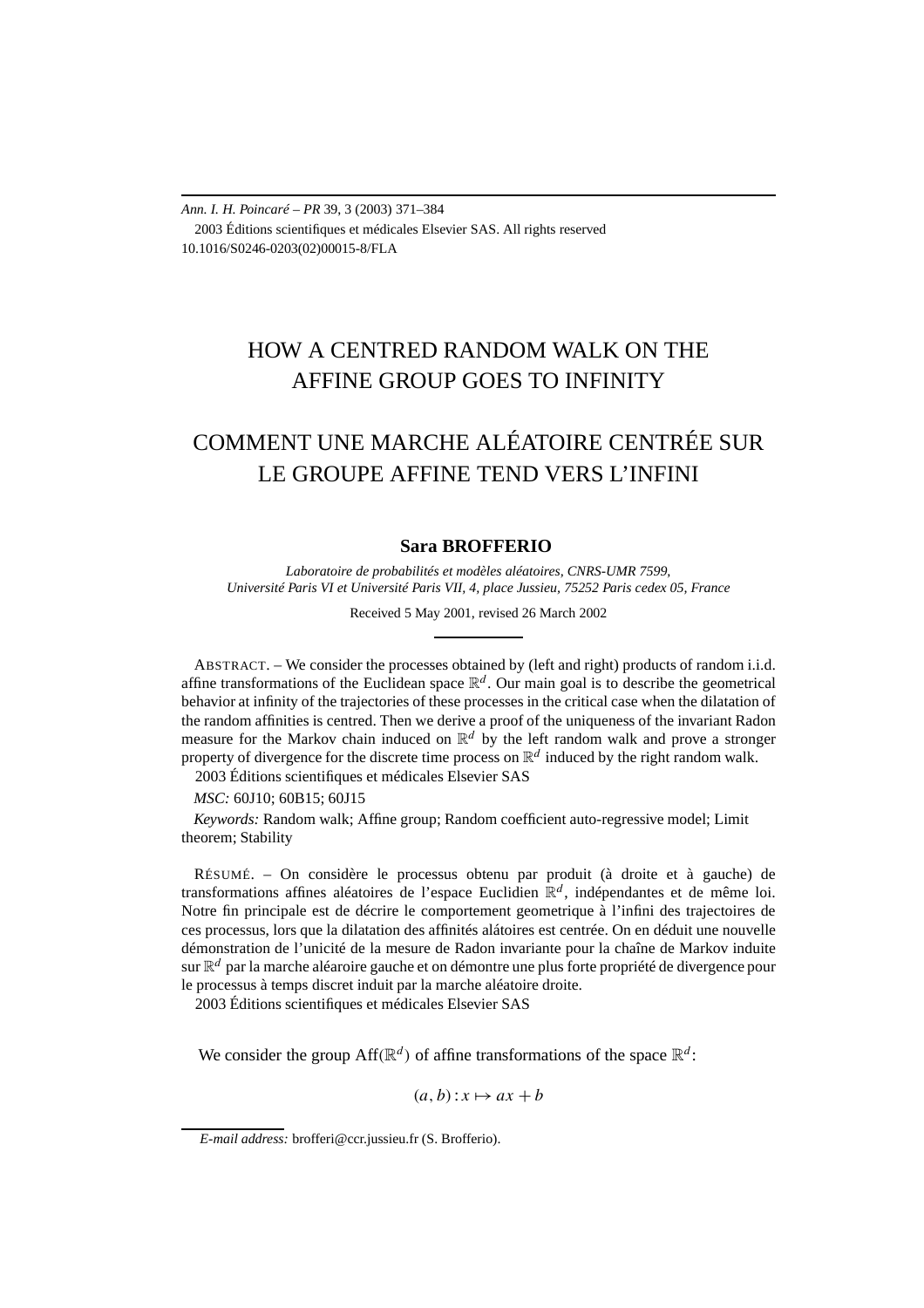where *a* is a positive real number and *b* a vector of  $\mathbb{R}^d$ . Let  $\{(A_n, B_n)\}_{n\in\mathbb{N}}$  be a sequence of random independent and identically distributed affine transformations. We are interested in the behavior of their composition products, that is in the behavior of the right and left random walks on  $\text{Aff}(\mathbb{R}^d)$ :

$$
R_n = (A_1, B_1) \cdots (A_n, B_n)
$$
 and  $L_n = (A_n, B_n) \cdots (A_1, B_1)$ .

We will identify the group  $\text{Aff}(\mathbb{R}^d)$  with the half-space  $\mathbb{H} = \mathbb{R}_*^+ \times \mathbb{R}^d$ . General results on random walks ensure that random walks on the affine group are transient, so that accumulation points of the trajectories are on the boundary  $\partial \mathbb{H} = \mathbb{R}^d \cup \{\infty\}$  of the geometrical compactification of H. In particular, it is known and easy to show that if the mean of the logarithm of the component on  $\mathbb{R}^*$  is positive, then the random walks converge to  $\infty$ , while, if this mean is negative, the right random walk converges to a random element of the boundary different from  $\infty$ . Although random walks on this group are well studied (e.g. Kesten [9], Grincevicius [7], Élie [3], Le Page and Peigné [10], Goldie and Maller [6]), it was not yet known what happens in the so-called "critical case" when the projection on  $\mathbb{R}^*$  is recurrent. We will prove, under a weak moment hypothesis, but without supposing that the step distribution has a density or is spread out, that a centred right random walk converges to the point  $\infty$ . The argument is inspired by an analogous result on the affine group of a tree obtained by Cartwright, Kaimanovich and Woess [2].

We will then apply this result to the study of the Markov chain induced by the left random walk on  $\mathbb{R}^d$ , that is the process  $\{Y_n^y\}_n$  defined recursively by the sequence of i.i.d. random variables  $\{(A_n, B_n)\}_n$  as:

$$
Y_{n+1}^y = A_{n+1}Y_n^y + B_{n+1}, \quad Y_0^y = y.
$$

Besides its intrinsic interest, this process, also known as first order random coefficient auto-regressive model, has various applications (especially in economy and biology, see for instance Engle and Bollerslev [4], Nicholls and Quinn [11], Goldie [5]). M. Babillot, Ph. Bougerol and L. Elie have already shown in [1] that even when the coefficients *An* are centred, that is  $\mathbb{E}[\log(A_n)] = 0$ , the trajectories of this process satisfy a property that may be seen as a global stability at finite distance or as a local contraction, that is

$$
|Y_n^x - Y_n^y| \mathbf{1}_K(Y_n^x) \to 0 \quad \text{as } n \to +\infty
$$

almost surely for all compact subset *K* of  $\mathbb{R}^d$ . As they had noticed, this property is related to the uniqueness of an invariant Radon measure. We will show that the local contraction property is a straightforward geometrical consequence of the convergence of the right random walk to  $\infty$ , and we will give a proof of the uniqueness of the Radon invariant measure for the chain  ${Y_n}_n$  via the Chacon–Ornstein theorem, thus correcting an error in [1].

In the last section we will look at the projection of the right random walk on  $\mathbb{R}^d$ , that is the series

$$
Z_n^{(a,b)} = b + a \sum_{k=1}^n A_1 \cdots A_{k-1} B_k.
$$
 (1)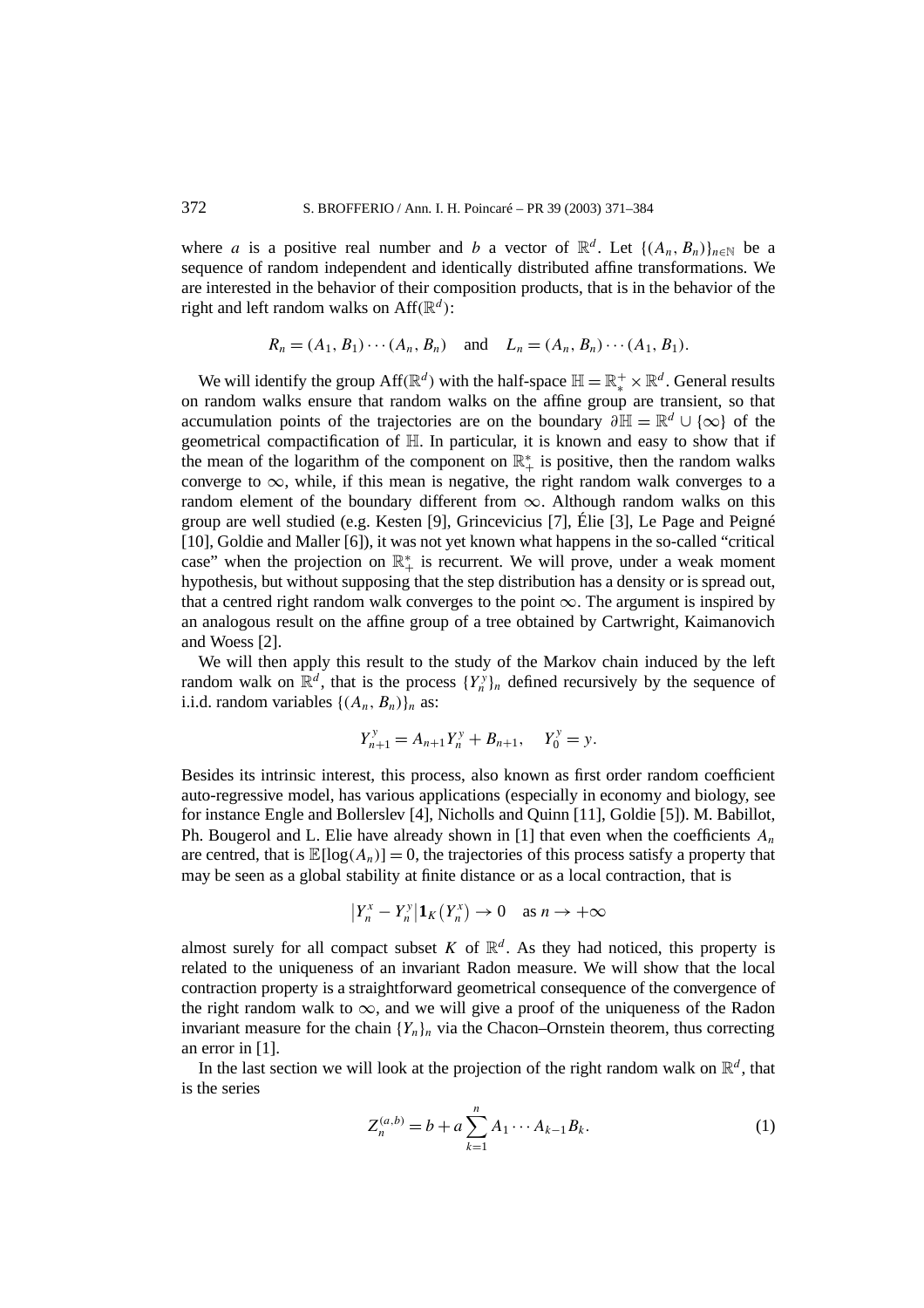Using a stronger moment hypothesis and a density condition for the marginal on  $\mathbb{R}^d$ , we will prove that  $Z_n^g$  is transient, in the sense that almost surely  $\lim_n |Z_n^g| = +\infty$ . Although  $Z_n^g$  is not Markov, it is of some interest for various problems. For instance if we consider the continuous time process  $\tilde{Z}_t = \int_0^t e^{W_s} dB_s$ , where  $W_t$  and  $B_t$  are two independent Brownian motions, and we look at it at integer times we obtain a series of the type (1).  $\overline{Z}$  is a well known economic model (cf. for instance [13] and [14]) and it is easy to show that  $\underline{\lim}_{t\to\infty}\tilde{Z}_t = -\infty$  and  $\overline{\lim}_{t\to\infty}\tilde{Z}_t = +\infty$  so that, being continuous,  $\tilde{Z}$  has to visit infinitely often every open set of  $\mathbb R$ . The result of the last section implies that every discretization of time leads to a transient process and shows therefore that the recurrence of this model is not very robust.

We can remark that the results of Section 2 and Section 3 are still valid, and can be proved exactly with the same techniques, for a random walk on the group of affine conformal transformations, that is when the variables  $A_n$  are not real positive numbers but, more generally, matrices that live in a group that is direct product of  $\mathbb{R}^*_+$  and a compact subgroup of  $GL(\mathbb{R}^d)$ .

#### **1. Notation and hypotheses**

We will denote by  $Aff(\mathbb{R}^d)$  the group of affine transformations of the Euclidean space  $\mathbb{R}^d$ , that is transformations of the form  $x \mapsto ax + b$  with *a* a positive number and *b* a vector in  $\mathbb{R}^d$ ; thus Aff $(\mathbb{R}^d)$  may be identified with the hyperbolic half-space  $\mathbb{H} = \mathbb{R}_*^+ \times \mathbb{R}^d$ . We will denote by *a* and *b* the projections of Aff $(\mathbb{R}^d)$  on  $\mathbb{R}_+^*$  and  $\mathbb{R}^d$ respectively, so that  $g = (a(g), b(g))$  for each  $g \in \text{Aff}(\mathbb{R}^d)$ .

Adding a sphere at infinity leads to the geometrical compactification of  $H$ , where the boundary of  $\overline{\mathbb{H}}$  is  $\partial \mathbb{H} = \mathbb{R}^d \cup \{\infty\}$ . The group of hyperbolic isometries of  $\mathbb{H}$  that fix the point  $\infty$  is nothing but the group of affine conformal transformations which contains Aff $(\mathbb{R}^d)$  as a subgroup. The action of Aff $(\mathbb{R}^d)$  on  $\partial \mathbb{H} - {\infty}$  is then the canonical action on  $\mathbb{R}^d$  and will be denoted by

$$
g \cdot x = a(g)x + b(g).
$$

We will sometimes use the fact that the action and the projection on  $\mathbb{R}^d$  coincide, in the sense that  $g \cdot x = b(gh)$  for every  $h = (a, x) \in Aff(\mathbb{R}^d)$ .

For the composition of two affinities we have the identity

$$
(a_1, b_1)(a_2, b_2) = (a_1a_2, a_1b_2 + b_1)
$$

so that, from an algebraic point of view,  $Aff(\mathbb{R}^d)$  is a semi-direct product of  $\mathbb{R}^*_+$  and  $\mathbb{R}^d$ .

We consider a sequence  $X_n = (A_n, B_n)$  of random variables from a probability space  $(\Omega, \mathcal{F}, \mathbb{P})$  to Aff $(\mathbb{R}^d)$ , that we suppose independent and identically distributed with distribution  $\mu$ . The right and left random walks with law  $\mu$  are the Markov chains on Aff $(\mathbb{R}^d)$  defined respectively by

$$
R_{n+1} = R_n X_{n+1}, \quad R_0 = 1
$$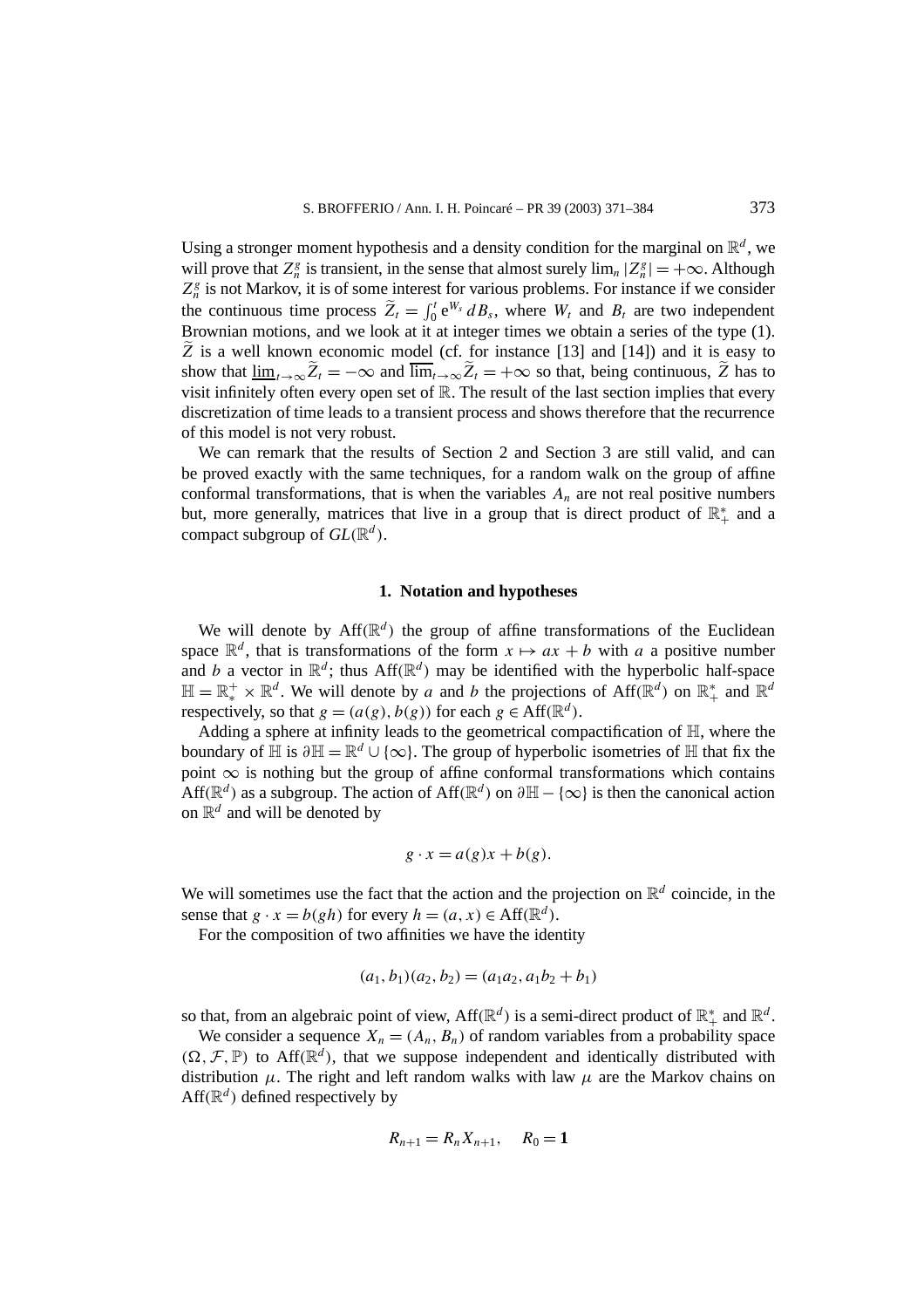and

$$
L_{n+1} = X_{n+1}L_n, \quad L_0 = 1.
$$

For a fixed *n*,  $R_n$  and  $L_n$  are both distributed as  $\mu^{(n)}$ , the *n*-th convolution power of  $\mu$ . The expected number of visits of these random walks in a Borel set  $B \subset \mathbb{H}$  is given by

$$
U(B) = \sum_{n=0}^{+\infty} \mathbb{P}[R_n \in B] = \sum_{n=0}^{+\infty} \mathbb{P}[L_n \in B]
$$

that is by the potential measure  $U = \sum_{n=0}^{+\infty} \mu^{(n)}$ . The potential kernels of the right and left random walk give the expected numbers of visits when the random walks start from a generic point  $g \in \text{Aff}(\mathbb{R}^d)$ , and are respectively given by  $U^r \mathbf{1}_B(g) = \delta_g * U(B)$  and  $U^{l}$ **1**<sub>*B*</sub>(*g*) = *U*  $*\delta_{g}(B)$ .

We observe that

$$
a(R_n) = a(L_n) = A_1 \cdots A_n
$$

is a classical multiplicative random walk on  $\mathbb{R}^*_+$ .

We will suppose that the random walk is non-degenerate in the sense that there exists no  $y \in \mathbb{R}^d$  fixed by  $X_1$  and that we are really dealing with affinities and not just with translations, i.e.

$$
\forall y \in \mathbb{R}^d: \mathbb{P}[X_1 \cdot y = y] < 1 \quad \text{and} \quad \mathbb{P}[a(X_1) = 1] < 1. \tag{H1}
$$

Under this hypothesis the closed group generated by the support of  $\mu$  is non-unimodular, thus the random walks are transient and the expected number of visits,  $U(K)$ , in every compact set  $K$  is finite (cf. [8]).

We will not need, at least in the first part, any density hypothesis but only a weak moment condition that is

$$
\mathbb{E}\left[\left|\log(a(X_1))\right|\right] < +\infty \quad \text{and} \quad \mathbb{E}\left[\log^+|b(X_1)|\right] < +\infty. \tag{H2}
$$

As announced, we will only consider the most critical case for which the random walk projected on  $\mathbb{R}^*$  is recurrent, that is

$$
\mathbb{E}\left[\log(a(X_1))\right] = 0. \tag{H3}
$$

### **2. Convergence to infinity**

In this section we shall prove:

THEOREM 1. – *Under the hypotheses* (H1), (H2) *and* (H3)*, almost surely for every*  $g \in \text{Aff}(\mathbb{R}^d)$ :

$$
\lim_{n\to+\infty} g R_n = \infty \in \partial \mathbb{H}
$$

*in the hyperbolic topology of* H*.*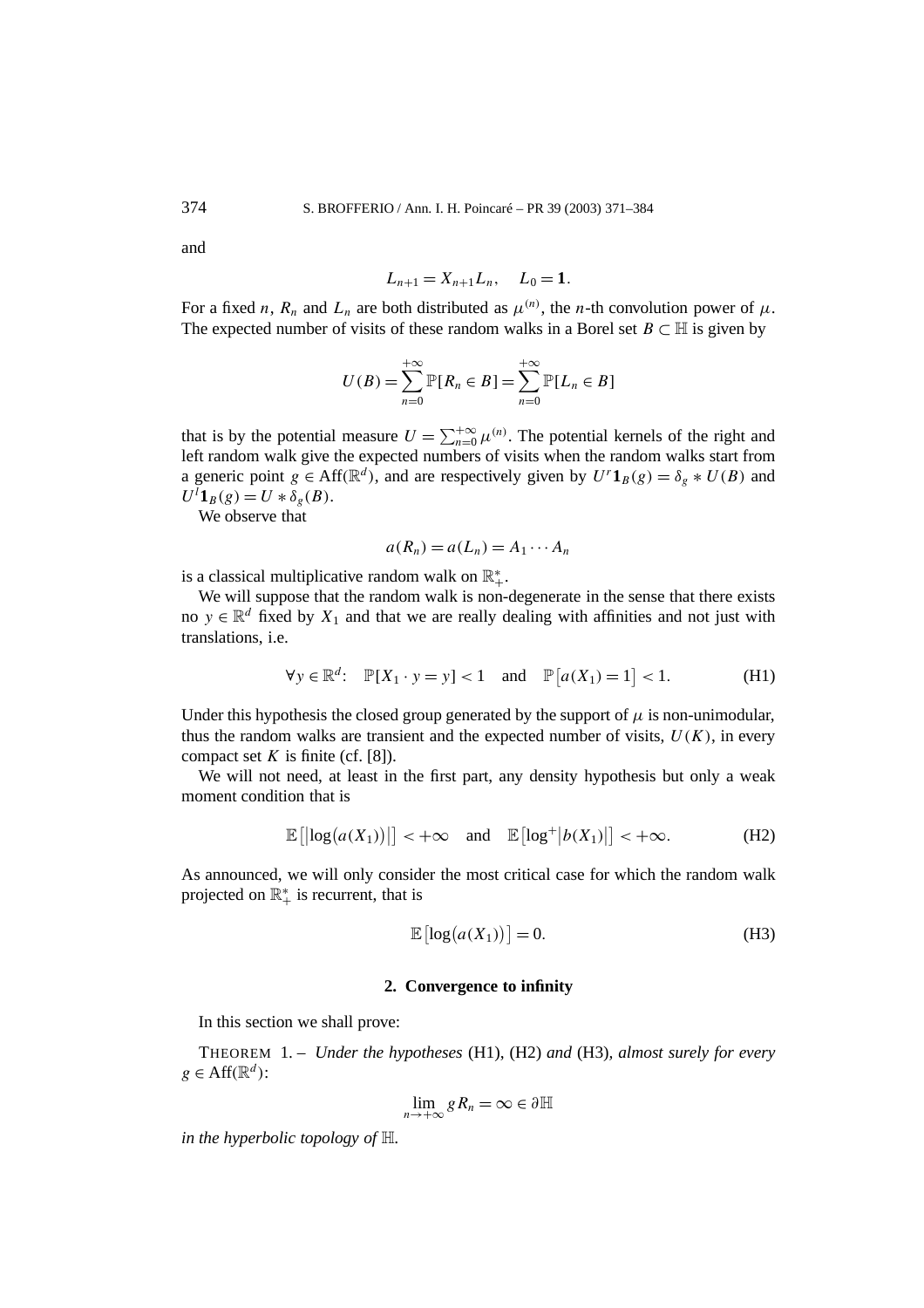To prove that  $gR_n$  converges to  $\infty$  is equivalent to show that the sequence  $gR_n$  is definitely (i.e. for any sufficiently large *n*) in every neighborhood of  $\infty$ , or equivalently that every set of the form  $C_{s,t} = \{g \in \text{Aff}(\mathbb{R}^d) : a(g) < s \text{ and } |b(g)| < t\}$ , with *s* and *t* real positive numbers, is transient. On the other hand we will see that the left random walk visits this set infinitely often, so that the potential measure of  $C_{s,t}$  is infinite. Therefore the number of visits of  $gR_n$  to  $C_{s,t}$  is almost surely finite, but has infinite expectation. The transience of the set  $C_{s,t}$  for the right random walk is thus a quite subtle phenomenon, and instead to prove it directly we will show, following the ideas of [2], that the right random walk can cross the border between  $C_{s,t}$  and its complement only a finite numbers of times.

PROPOSITION 1. – *Suppose that the hypotheses* (H1) *and* (H2) *are verified. Then if*  $C = \{g \in \text{Aff}(\mathbb{R}^d): a(g) < 1 \text{ and } |b(g)| < 1\}$ 

$$
\mathbb{P}[gR_{n+1} \in C, gR_n \notin C \text{ infinitely often}] = 0 \tag{2}
$$

*for almost all*  $g \in Aff(\mathbb{R}^d)$  *with respect to the Haar measure.* 

This proposition cannot be proven as in [2] because in our case the group does not act on a discrete space, such as the tree. So we have to find a different way and we will need the following lemma that estimates the potential of integrable functions on a locally compact group.

LEMMA 1. – *Let U<sup>r</sup> be the potential kernel of a transient right random walk on a locally compact second countable group G and dg the right Haar measure of G. Then for every non-negative function*  $f \in L^1(dg)$ ,  $U^r f(g)$  *is dg-almost surely finite.* 

*Proof.* – We will show that  $U^r f$  is locally *dg*-integrable and thus necessarily *dg*almost surely finite. If  $\mu$  is the distribution of the random walk, we recall that potential measure is  $U = \sum_{n=0}^{+\infty} \mu^{(n)}$ . Let *K* be a compact set of *G*. Then by the right invariance of *dg*:

$$
\int_{G} U^{r} f(g_{1}) \mathbf{1}_{K}(g_{1}) dg_{1} = \int_{G} \int_{G} f(g_{1}g_{2}) \mathbf{1}_{K}(g_{1}) U(dg_{2}) dg_{1}
$$
\n
$$
= \int_{G} \int_{G} f(g_{1}) \mathbf{1}_{K}(g_{1}g_{2}^{-1}) dg_{1} U(dg_{2})
$$
\n
$$
= \int_{G} f(g_{1}) U^{r} \mathbf{1}_{K}(g_{1}) dg_{1}
$$
\n
$$
\leq \sup_{g \in G} U^{r} \mathbf{1}_{K}(g) \int_{G} f(g_{1}) dg_{1}
$$

where  $\check{U}^r$  is the potential kernel of the right random walk whose law  $\check{\mu}$  is the image of  $\mu$  under the map *g*  $\mapsto$  *g*<sup>−1</sup>. The transience of the random walk with law  $\check{\mu}$  follows from the transience of random walk with law  $\mu$  by duality. Therefore  $\check{U}^r \mathbf{1}_K(g)$  is finite and thus uniformly bounded by the maximum principle (cf.  $[12]$ , Corollary 3.6). Since *f* is integrable  $\int_G U^r f(g_1) \mathbf{1}_K(g_1) dg_1$  has to be finite.  $\Box$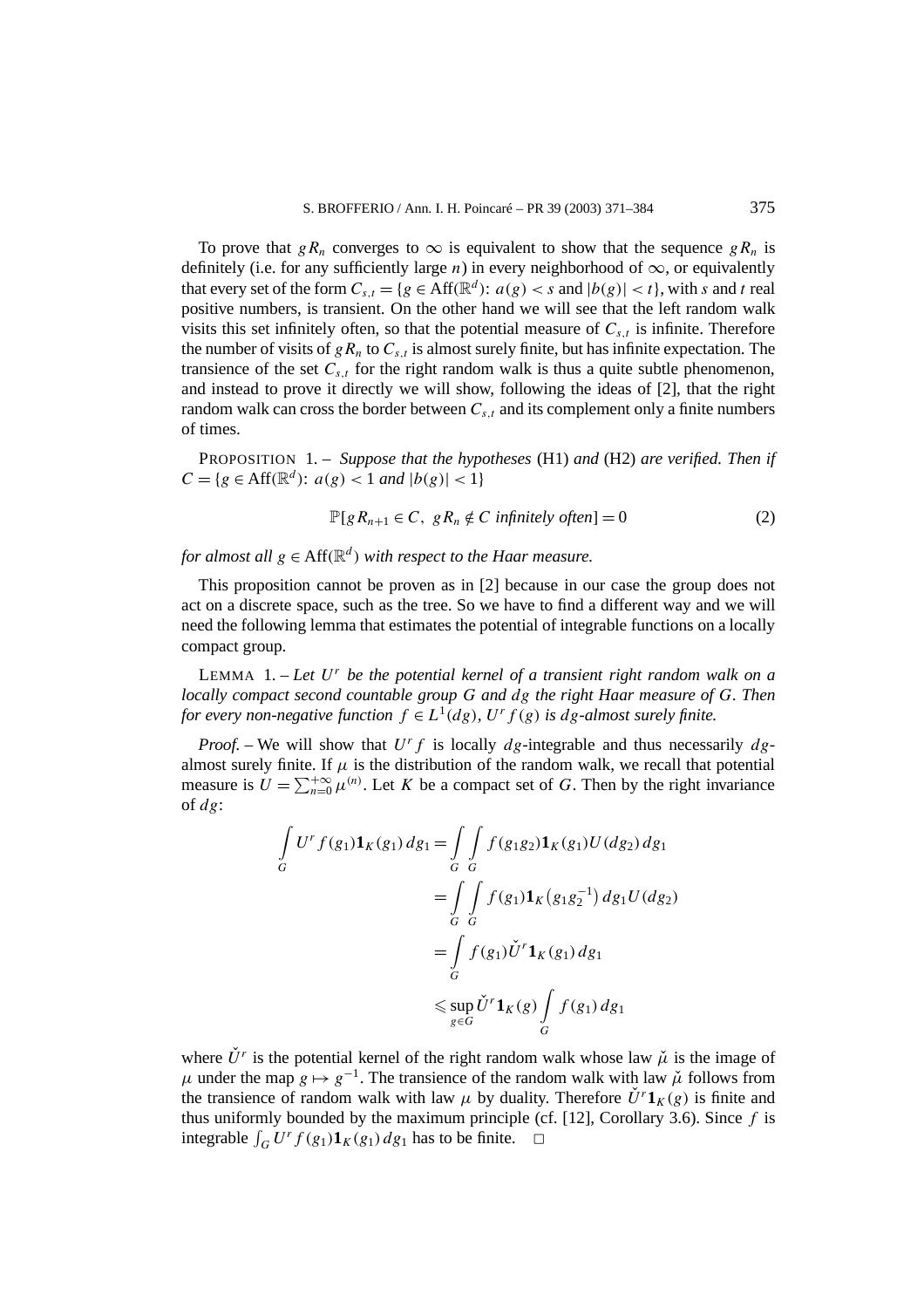*Proof of Proposition* 1*. –* By the Borel–Cantelli Lemma, in order to prove (2), it is sufficient to show that

$$
\sum_{n=0}^{\infty} \mathbb{P}[gR_{n+1} \in C, gR_n \notin C] < +\infty.
$$

On the other hand we can write

 $\mathbb{P}[gR_{n+1} \in C, gR_n \notin C] = \mathbb{E}[\mathbb{P}[gR_n X_{n+1} \in C \mid R_n] \mathbb{1}_{C^c}(gR_n)] = \mathbb{E}[\phi(gR_n)],$ where

$$
\phi(g) = \mathbb{P}[gX_1 \in C] \mathbf{1}_{C^c}(g)
$$

and therefore

$$
\sum_{n=0}^{\infty} \mathbb{P}[gR_{n+1} \in C, gR_n \notin C] = U^r \phi(g).
$$

So, if  $U^r \phi$  is almost everywhere finite, (2) will hold for almost all *g*. Using the previous lemma and [8] which insures that  $R_n$  is transient, we just need to show that  $\phi$  is integrable with respect to the right Haar measure  $dg = \frac{dadb}{a}$  of Aff( $\mathbb{R}^d$ ). As

$$
C^{c} = \{ g \in \text{Aff}(\mathbb{R}^{d}) : a(g) \geq 1 \} \cup \{ g \in \text{Aff}(\mathbb{R}^{d}) : a(g) < 1, |b(g)| \geq 1 \}
$$

we can split the integral of  $\int_{\text{Aff}(\mathbb{R}^d)} \phi(g) dg$  into two parts. On the first set we have

$$
\iint \phi(a, b) \mathbf{1}_{[a \ge 1]} \frac{db \, da}{a} = \mathbb{E} \bigg[ \int_{1}^{+\infty} \int_{\mathbb{R}^d} \mathbf{1}_C((a, b)(A_1, B_1)) \frac{db \, da}{a} \bigg]
$$

$$
= \mathbb{E} \bigg[ \int_{1}^{+\infty} \int_{\mathbb{R}^d} \mathbf{1}_{[aA_1 < 1]} \mathbf{1}_{[|aB_1 + b| < 1]} \frac{db \, da}{a} \bigg]
$$

$$
= \mathbb{E} \bigg[ v_d \log \bigg( \frac{1}{A_1} \vee 1 \bigg) \bigg] = v_d \mathbb{E} \big[ \log^-(A_1) \big],
$$

where  $v_d$  is the volume of the ball of radius 1 in  $\mathbb{R}^d$ . On the second set we have that

$$
\iint \phi(a,b) \mathbf{1}_{[a<1,|b|\geqslant 1]} \frac{db\,da}{a} \leqslant \mathbb{E}\bigg[\int\limits_{0}^{1} \bigg(\int\limits_{\mathbb{R}^d} \mathbf{1}_{[|b|\geqslant 1]} \mathbf{1}_{[|aB_1+b|< 1]} \,db\bigg)\frac{da}{a}\bigg].
$$

An easy computation shows that  $\int_{\mathbb{R}^d} 1_{[|x+b|<1\leqslant|b|]} db \leqslant \min\{v_d, \pi v_{d-1}|x|/2\}$ , whence

$$
\iint \phi(a,b) \mathbf{1}_{[a<1,|b|\geqslant 1]} \frac{db\,da}{a} \leqslant \pi v_{d-1} \mathbb{E}\left[\int_{0}^{1} \min\{1, |aB_{1}|\} \frac{da}{a}\right]
$$

$$
\leqslant \pi v_{d-1} \big(1 + \mathbb{E}\left[\log^{+}(|B_{1}|\right)\right]. \qquad \Box
$$

We are now able to prove Theorem 1.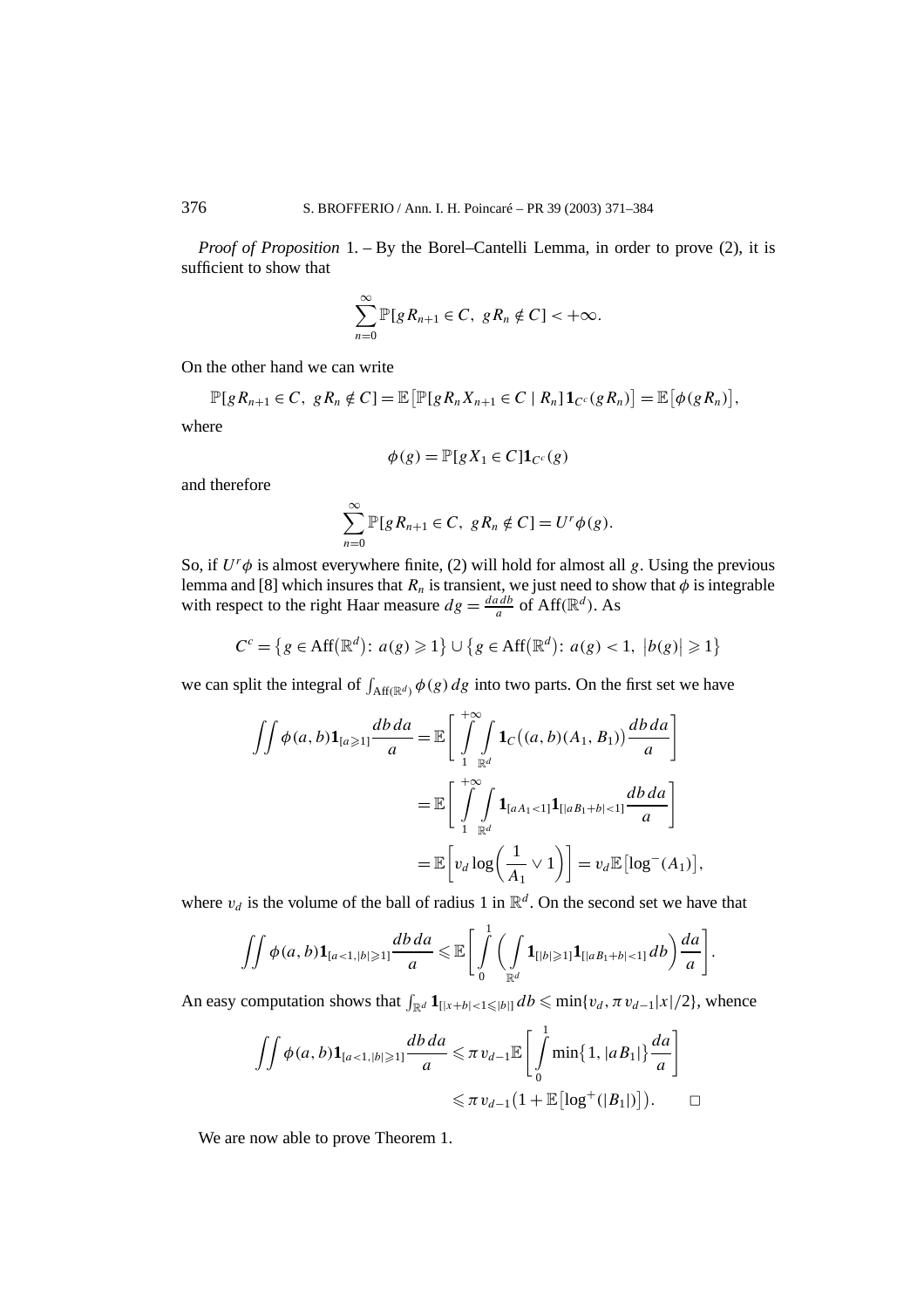*Proof of Theorem* 1. – A direct consequence of Proposition 1 is that, for almost all  $g \in \text{Aff}(\mathbb{R}^d)$ ,  $gR_n$  is either definitely in *C* or definitely in *C<sup>c</sup>*. As we assumed that  $\mathbb{E}[\log(a(X_1))] = 0$ ,  $\log(a(gR_n))$  is a recurrent random walk on the real line; hence *gR<sub>n</sub>* visits the set  $[1,+\infty] \times \mathbb{R} \subset C^c$  infinitely often. Therefore we can conclude that for almost all *g*, almost surely,  $gR_n$  is definitely in  $C^c$ , or equivalently that for almost all *g*,  $R_n$  is definitely in  $gC^c$ .

Combining the fact that  ${gC^c}_{g \in Aff(\mathbb{R}^d)}$  is a base of open neighborhoods of  $\infty$  and the fact that for every fixed  $g_0$  the set of *g* such that  $gC^c \subset g_0C^c$  has positive Haar measure, it is possible to choose a sequence  $g_k$  such that almost surely  $R_n$  is definitely in every  $g_kC^c$  and such that  ${g_kC^c}_k$  remains a base of open neighborhoods of  $\infty$ . Hence almost surely  $\lim_{n\to\infty} R_n = \infty$ .

To conclude that almost surely for every *g* in  $Aff(\mathbb{R}^d)$ , the random walk *gR<sub>n</sub>* converges to ∞ we only need to notice that the action of *g* on H ∪ *∂*H is continuous, so that lim<sub>n→∞</sub>  $gR_n = g \cdot \infty = \infty$ .  $\Box$ 

#### **3. Local contraction**

Let  $y_0$  be a random vector independent of the  $\{X_i\}_i$ . The left random walk induces a Markov chain on R*<sup>d</sup>*

$$
Y_n^{y_0}=L_n\cdot y_0
$$

for every  $n \ge 0$ . Since  $Y_n = X_n \cdot Y_{n-1}$ , this process satisfies the random difference equation

$$
Y_n = a(X_n)Y_{n-1} + b(X_n).
$$

From the geometrical viewpoint that we have adopted, this process may be seen as the projection on  $\mathbb{R}^d$  of the left random walk starting from a point whose  $\mathbb{R}^d$  component is *y*0, that is

 $Y_n^{y_0} = L_n \cdot y_0 = b(L_n(a, y_0))$ 

for every *a* in  $\mathbb{R}^*_+$ .

A consequence of the previous theorem concerns the dependence on the starting point of the process  $Y_n^y$ . Let us consider the distance  $|Y_n^x - Y_n^y| = a(L_n)|x - y|$  between two trajectories starting from two different points *x* and *y* of  $\mathbb{R}^d$ ; since we assumed that  $\mathbb{E}[\log(A_1)] = 0$ , we have that

$$
\overline{\lim}|Y_n^x - Y_n^y| = +\infty \quad \text{while} \quad \underline{\lim}|Y_n^x - Y_n^y| = 0.
$$

Thus it is not possible to globally control this distance. However M. Babillot, Ph. Bougerol and L. Elie have noticed that if we look at the Markov chain only at the times it visits a compact subset  $K$ , the process  $Y_n$  becomes contractive, in the sense that almost surely for every *x* and *y*

$$
\lim_{n \to 0} |Y_n^x - Y_n^y| \mathbf{1}_K(Y_n^y) = 0.
$$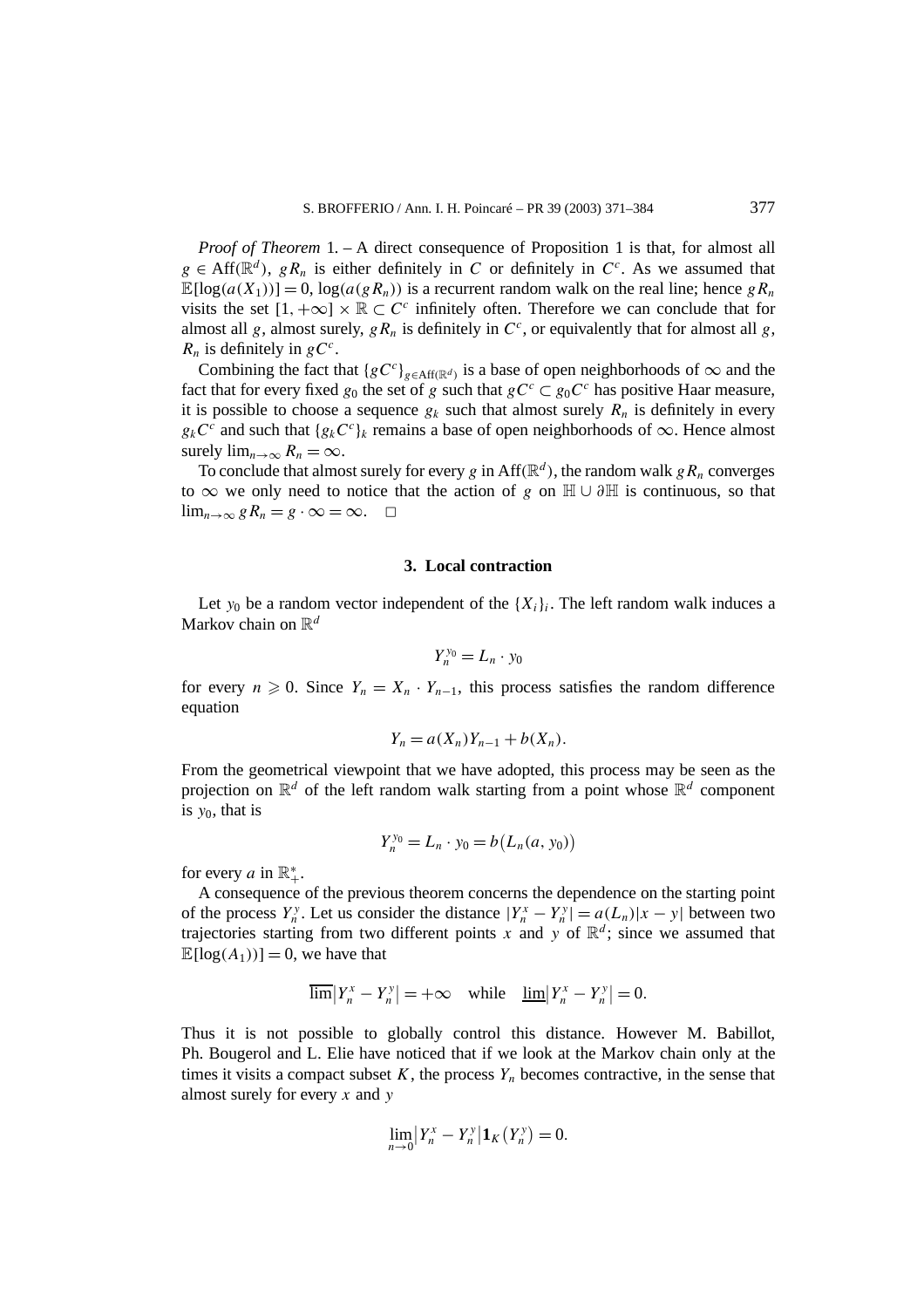This property was obtained in [1] using an asymptotic estimate of the potential. The proof we propose here is more geometrical and relies on the convergence of the right random walk to  $\infty$ .

THEOREM 2. – *Under the hypotheses* (H1)–(H3)*, almost surely for every compact set*  $K \subset \mathbb{R}^d$  *and every*  $x, y \in \mathbb{R}^d$ 

$$
\lim_{n \to +\infty} |L_n \cdot x - L_n \cdot y| \mathbf{1}_K(L_n \cdot y) = \lim_{n \to +\infty} a(L_n) \mathbf{1}_K(L_n \cdot y) = 0.
$$
 (3)

*Proof. –* We first observe that

$$
L_n = (X_1^{-1} \cdots X_n^{-1})^{-1} = \check{R}_n^{-1}
$$

where  $\check{R}_n$  is the right random walk with law  $\check{\mu}$ , obtained from  $\mu$  by composing with the inversion on the group; therefore, as  $(a, b)^{-1} = (\frac{1}{a}, -\frac{b}{a})$ , we have

$$
b(L_n) = -\frac{b(\check{R}_n)}{a(\check{R}_n)} = -a(L_n)b(\check{R}_n).
$$
 (4)

Let  $k$  be a real positive number such that  $K$  is contained in the disc centred at the origin and of radius *k*; then  $L_n \cdot y = a(L_n)y + b(L_n) \in K$  implies that  $|b(L_n)| \leq k + a(L_n)|y|$ . Using the equality (4) we have  $|b(\tilde{R}_n)| \leq \frac{k}{a(L_n)} + |y|$  so that:

$$
L_n \cdot y \in K \quad \Rightarrow \quad \max\{a(\check{R}_n), b(\check{R}_n)\} \leq (k \vee 1) \frac{1}{a(L_n)} + |y|.
$$

As the right random walk  $\check{R}_n$  satisfies the hypotheses of Theorem 1, we have that  $\max\{a(\check{R}_n), b(\check{R}_n)\}\)$  converges to  $+\infty$  and we conclude.  $\Box$ 

Let us consider the attractor set  $A(\omega, y) \subset \mathbb{R}^d$  of each trajectory, that is the set of accumulation points of  $\{L_n(\omega) \cdot y\}_n$ . It is well known (cf. [3], Lemma 5.49) that if we add to the hypotheses (H1)–(H3) a little stronger moment condition, that is

$$
\mathbb{E}\left[\left|\log(a(X_1))\right|^2\right] < +\infty \quad \text{and} \quad \mathbb{E}\left[\left(\log^+|b(X_1)|\right)^{2+\eta}\right] < +\infty \tag{H4}
$$

for some  $\eta > 0$ , then the Markov chain  $L_n \cdot y$  is recurrent in the sense that the attractor sets  $A(\omega, y)$  are almost surely non-empty. A direct consequence of the local contraction property is that the set  $A(\omega, y)$  does not depend on *y*, and then on  $\omega$  by the 0–1 law; thus there exists a set  $A \subseteq \mathbb{R}^d$  such that  $A = A(\omega, y) \mathbb{P}(d\omega)$ -almost surely for all  $y \in \mathbb{R}^d$ .

Although in the centred case,  $L_n \cdot y$  is not positive recurrent and does not have an invariant probability measure, M. Babillot, Ph. Bougerol and L. Elie have constructed in [1] an invariant Radon measure for this process. We will see in the next theorem that the invariant Radon measure is unique and that its support is *A*.

THEOREM 3. – *Under the hypotheses* (H1)–(H4)*, the Markov chain*  $L_n \cdot y$  *has a unique invariant Radon measure on* R*<sup>d</sup> up to a multiplicative constant.*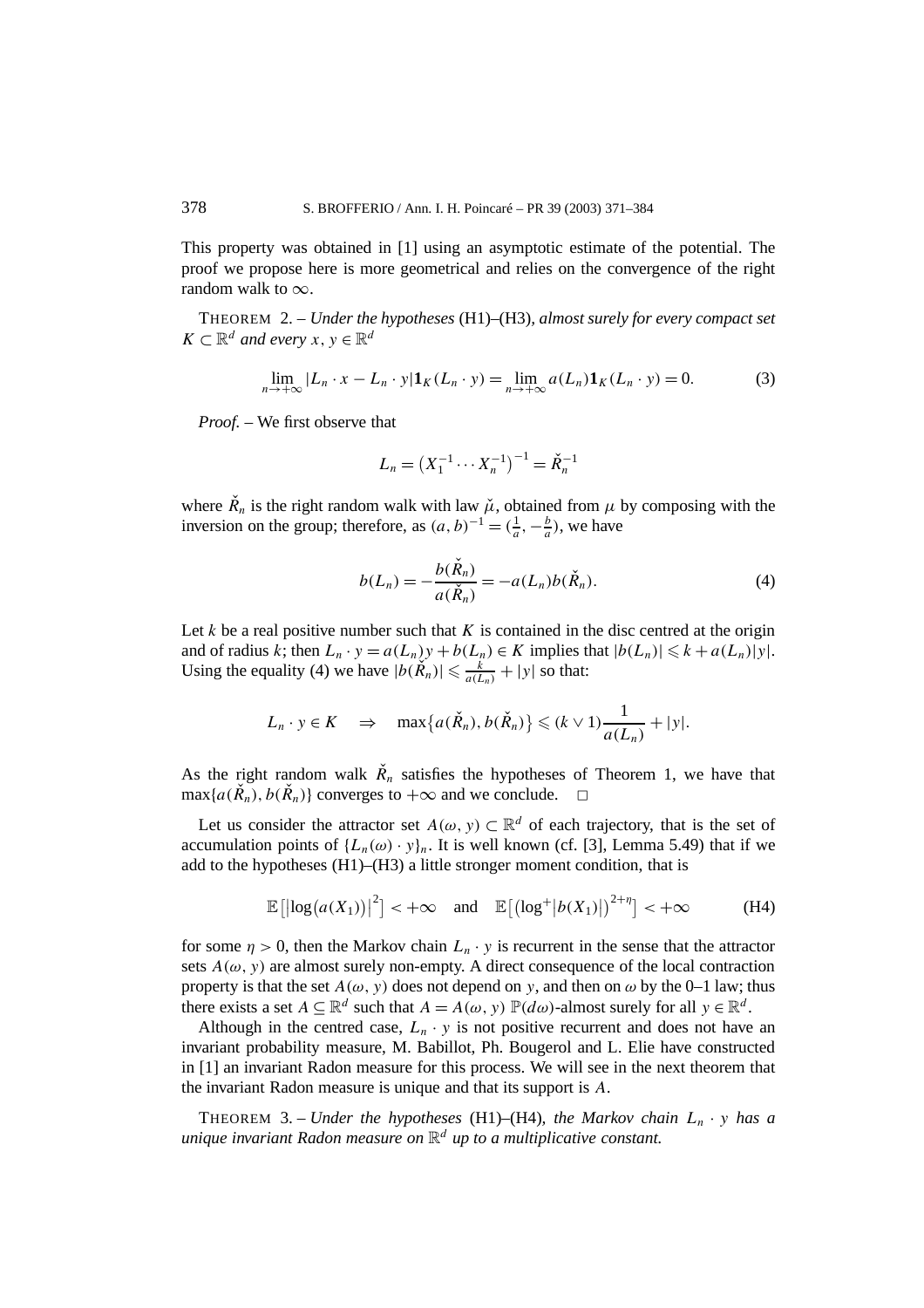*Furthermore for every couple f and h of continuous functions with compact support such that h is non-negative and not identically zero on A, there exists a constant*  $c_{fh}$ *such that almost surely for every y*

$$
\lim_{n \to +\infty} \frac{\sum_{k=0}^{n} f(L_k \cdot y)}{\sum_{k=0}^{n} h(L_k \cdot y)} = c_{f,h}.
$$
\n(5)

*Proof.* – Let *m* be an invariant Radon measure on  $\mathbb{R}^d$ . Its existence is guaranteed by [1]. The (infinite) measure  $\mathbb{P}_m$  on the space  $(\mathbb{R}^d)^{\mathbb{N}}$  of trajectories of the Markov chain *Y<sub>n</sub>*, obtained as the image of the measure  $m \times \mathbb{P}$  on  $\mathbb{R}^d \times (Aff(\mathbb{R}^d))^{\mathbb{N}}$  by the mapping  $(y_0, (x_1, x_2, \ldots)) \mapsto (y_0, x_1 \cdot y_0, x_2x_1 \cdot y_0, \ldots)$ , is invariant by the shift  $\theta$  on  $(\mathbb{R}^d)^{\mathbb{N}}$ . Therefore the linear transformation induced by the shift on  $L^1(\mathbb{P}_m)$  is a positive contraction. Moreover the recurrence and the local contraction imply that this linear transformation is also conservative. Indeed, if we consider the non-negative integrable function  $\mathbf{1}_D$ , where *D* is an open and relatively compact set such that  $A \cap D \neq \emptyset$ , we have

$$
\mathbb{P}_m\bigg[\bigg\{{\bf y}\in\left(\mathbb{R}^d\right)^{\mathbb{N}}:\ \sum_{k=0}^{\infty}{\bf 1}_D\big(\theta^k{\bf y}\big)=\sum_{k=0}^{\infty}{\bf 1}_D(y_k)<+\infty\bigg\}\bigg]=0.
$$

We can then apply the Chacon–Ornstein theorem and we have that for every nonnegative function *f* and *h* in  $L^1(m)$  on the set  $\{(y, \omega) | \sum_{k=0}^n h(L_k(\omega) \cdot y) > 0\}$ :

$$
\lim_{n \to +\infty} \frac{\sum_{k=0}^{n} f(L_k \cdot y)}{\sum_{k=0}^{n} h(L_k \cdot y)} = \frac{\mathbb{E}_m[f(Y_0)|\mathcal{I}]}{\mathbb{E}_m[h(Y_0)|\mathcal{I}]} \quad dm(y) \times \mathbb{P}\text{-almost surely}
$$
\n(6)

where  $\mathcal{I}$  is the  $\sigma$ -algebra of invariant sets for the shift on  $(\mathbb{R}^d)^{\mathbb{N}}$ .

We now prove that the ratio limit in  $(6)$  does not depend on the starting point. We will denote  $\sum_{k=0}^{n} f(L_k \cdot y)$  by  $S_n f(y)$ .

Let  $f$  and  $h$  two continuous functions with compact support, such that  $h$  is nonnegative and not identically zero on  $A$ , and let  $K$  be a compact set which contains their support. For every  $\delta > 0$ , let  $K_{\delta} = \{z \in \mathbb{R}^d \mid \text{dist}(z, K) \leq \delta\}$ . Since f is uniformly continuous, using (3), almost surely for every *y* and *x* in  $\mathbb{R}^d$  and for every positive number  $\varepsilon$  there exists a random  $N \in \mathbb{N}$  such that if  $k \geq N$ :

$$
\big|f(L_k\cdot y)-f(L_k\cdot x)\big|\leqslant \varepsilon \max\big\{\mathbf{1}_K(L_k\cdot y),\mathbf{1}_K(L_k\cdot x)\big\}\leqslant \varepsilon\mathbf{1}_{K_\delta}(L_k\cdot y).
$$

As *h* is a non-negative function and not identically zero on *A*, it is possible, using (6), to choose *y* such that  $\mathbb{P}$ -almost surely  $\frac{S_n \mathbf{1}_{K_\delta}(y)}{S_n h(y)}$ , converges. Therefore:

$$
\overline{\lim}_{n\to\infty}=\left|\frac{S_nf(y)-S_nf(x)}{S_nh(y)}\right|\leq \varepsilon \lim_{n\to+\infty}\frac{S_n\mathbf{1}_{K_\delta}(y)}{S_nh(y)}.
$$

As  $\varepsilon$  was chosen arbitrarily, we have that almost surely, for all  $x$ ,

$$
\lim_{n\to\infty}\left|\frac{S_nf(y)-S_nf(x)}{S_nh(y)}\right|=0.
$$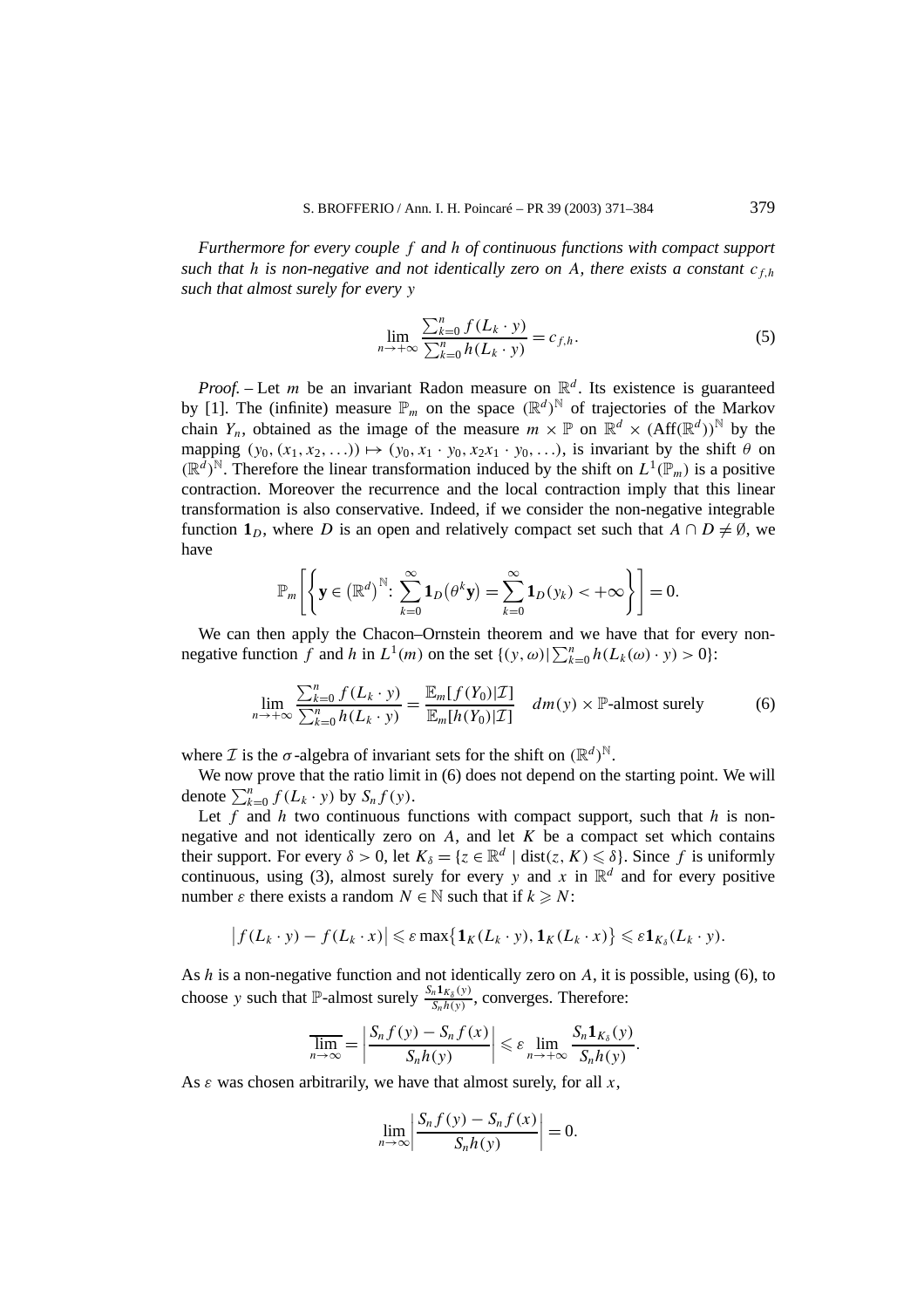If *f/h* is bounded, we have:

$$
\lim_{n \to +\infty} \left| \frac{S_n f(y)}{S_n h(y)} - \frac{S_n f(x)}{S_n h(x)} \right|
$$
\n
$$
\leq \lim_{n \to +\infty} \left( \left| \frac{S_n f(y) - S_n f(x)}{S_n h(y)} \right| + \left| \frac{S_n f(x)}{S_n h(x)} \right| \right| \frac{S_n h(y) - S_n h(x)}{S_n h(y)} \right| = 0
$$

because  $\frac{S_n f(x)}{S_n h(x)}$  is bounded. So if we had chosen *y* such that  $\frac{S_n f(y)}{S_n h(y)}$  converges to a random variable  $c_{fh}$  then almost surely, for every *x*,

$$
\lim_{n \to +\infty} \frac{S_n f(x)}{S_n h(x)} = \lim_{n \to +\infty} \frac{S_n f(y)}{S_n h(y)} = c_{f,h}.
$$
\n(7)

To suppose that *f/h* is bounded, is not a restrictive hypothesis, as one can always obtain the behaviour of  $S_n f / S_n h$  as ratio of  $S_n f / S_n (h + |f|)$  and  $S_n h / S_n (h + |f|)$ .

The fact that the limit  $c_{f,h}$  is constant is due to the 0–1 law. In fact for every  $i \in \mathbb{N}$ 

$$
\lim_{n \to +\infty} \frac{\sum_{k=i}^{n} f(X_k \cdots X_{i+1} \cdot y)}{\sum_{k=i}^{n} h(X_k \cdots X_{i+1} \cdot y)} = \lim_{n \to +\infty} \frac{\sum_{k=i}^{n} f(L_k L_i^{-1} \cdot y)}{\sum_{k=i}^{n} h(L_k L_i^{-1} \cdot y)}
$$
\n
$$
= \lim_{n \to +\infty} \frac{S_n f(L_i^{-1} \cdot y)}{S_n h(L_i^{-1} \cdot y)} = \lim_{n \to +\infty} \frac{S_n f(y)}{S_n h(y)} = c_{f,h}
$$

because of (7), so that  $c_{f,h}$  is measurable with respect to the  $\sigma$ -algebra of the  $\{X_k\}_{k>i}$ , for each  $i \in \mathbb{N}$ .

We now can easily deduce the uniqueness of *m*. Because of (7) and (6), we have then

$$
\frac{\mathbb{E}_m[f(Y_0)|\mathcal{I}]}{\mathbb{E}_m[h(Y_0)|\mathcal{I}]} = c_{f,h} \quad dm(y) \times \mathbb{P}\text{-almost surely},
$$

and this implies that for every invariant measure *m* we have

$$
m(f) = \mathbb{E}_m \big[ \mathbb{E}_m \big[ f(Y_0) \mid \mathcal{I} \big] \big] = \mathbb{E}_m \big[ c_{f,h} \mathbb{E}_m \big[ h(Y_0) \mid \mathcal{I} \big] \big] = c_{f,h} m(g).
$$

Therefore *m* is unique up to a constant.  $\Box$ 

#### **4. Divergence of the right projection**

In this section we will reinforce the result of Theorem 1 by showing that, under some density hypotheses, not only the right random walk goes to infinity but its projection onto  $\mathbb{R}^d$  do the same, in other words the process

$$
Z_n^g = b(gR_n) = b(g) + a(g) \sum_{k=1}^n A_1 \cdots A_{k-1} B_k
$$

is transient. We can remark that it was known (cf. [13]) that in the centred case both process  $|Z_n|$  and  $|Y_n|$ , that have the same law for a fixed *n*, converge in probability to + $\infty$ ; but while  $Y_n$  is a recurrent process, we will prove that  $|Z_n|$  converges almost surely to  $+\infty$ .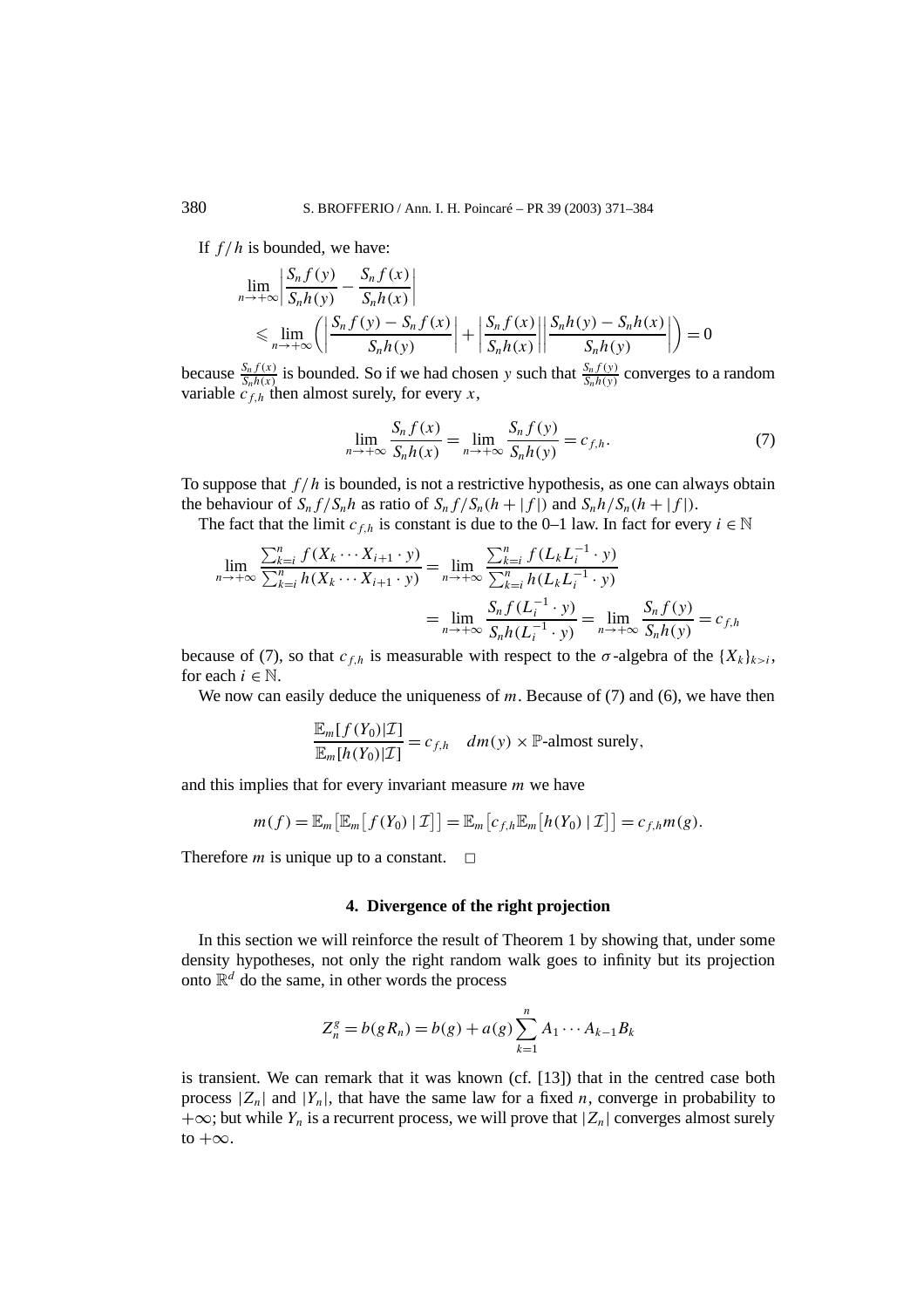THEOREM 4. – *Suppose that the hypotheses* (H1)–(H3) *are satisfied, that the marginal of*  $\mu$  *on*  $\mathbb{R}^d$ *, that is the law of*  $B_1$ *, has a bounded density and that*  $\mathbb{E}[|B_1|^{\rho}]$  *is finite for some*  $\rho > 1$ *. Then almost surely for every g in* Aff $(\mathbb{R}^d)$ 

$$
\lim_{n\to\infty}|b(gR_n)|=+\infty.
$$

*Proof.* – We first observe that the *d*-dimensional affine group  $Aff(\mathbb{R}^d)$  may be projected on a one-dimensional affine group just taking the first coordinate  $b_1(g)$  of the vector  $b(g)$ . As obviously when the first coordinate diverges also the vector diverge, we can restrict to the case  $d = 1$  without loss of generality.

We will proceed as in the proof of Theorem 1 and we will start to show that if  $S = \{g \in \text{Aff}(\mathbb{R}) \mid |b(g)| \leq 1\}$ ,  $gR_n$  does not cross the border of *S* but a finite number of times. As we have seen in Proposition 1, we only need to show that the potential of the function

$$
\psi(g) = \mathbb{P}[gX_1 \in S] \mathbf{1}_{S^c}(g)
$$

is finite. We will split the function  $\psi$  in two parts and study their potentials with two different techniques. Let

$$
S_1 = \{ g \in Aff(\mathbb{R}) \mid |b(g)| > 1, a(g) \leq 1 \}
$$

and

$$
S_2 = \{ g \in Aff(\mathbb{R}) \mid |b(g)| > 1, a(g) > 1 \}
$$

so that:

$$
\psi = \psi \mathbf{1}_{S_1} + \psi \mathbf{1}_{S_2} = \psi_1 + \psi_2.
$$

The integral of  $\psi_1$  with respect with the right Haar measure was already calculated in the proof of the Proposition 1 where we proved that

$$
\iint \psi_1(a,b)\frac{db\,da}{a} = \mathbb{E}\left[\int_0^1 \int_{\mathbb{R}} \mathbf{1}_{[|aB_1+b|<1\leqslant|b|]}db\frac{da}{a}\right] \leqslant c\left(1+\mathbb{E}\left[\log^+\left(|B_1|\right)\right]\right)
$$

so that  $U^r \psi_1(g)$  is finite for almost all *g*.

It is easily checked that  $\psi_2$  is not integrable for the right Haar measure so, to prove that its potential is finite, we will need to use a more specific method. Let

$$
F_1 = \{ g \in Aff(\mathbb{R}) : 1 < a(g) \leq 2, \ 0 < b(g) \leq 1 \}
$$

and for every  $k \in \text{Aff}(\mathbb{R})$ 

$$
F_k = kF_1 = \{ g \in \text{Aff}(\mathbb{R}) : a(k) < a(g) \leq 2a(k), \ b(k) < b(g) \leq a(k) + b(k) \}.
$$

As the random walk is transient and the sets  $F_k$  are relatively compact, their potential is bounded and we have for every *k*

$$
||U^r \mathbf{1}_{\overline{F}_k}||_{\infty} = \sup_{g \in \text{Aff}(\mathbb{R})} |\delta_g * U(k \overline{F}_1)| = ||U^r \mathbf{1}_{\overline{F}_1}||_{\infty}.
$$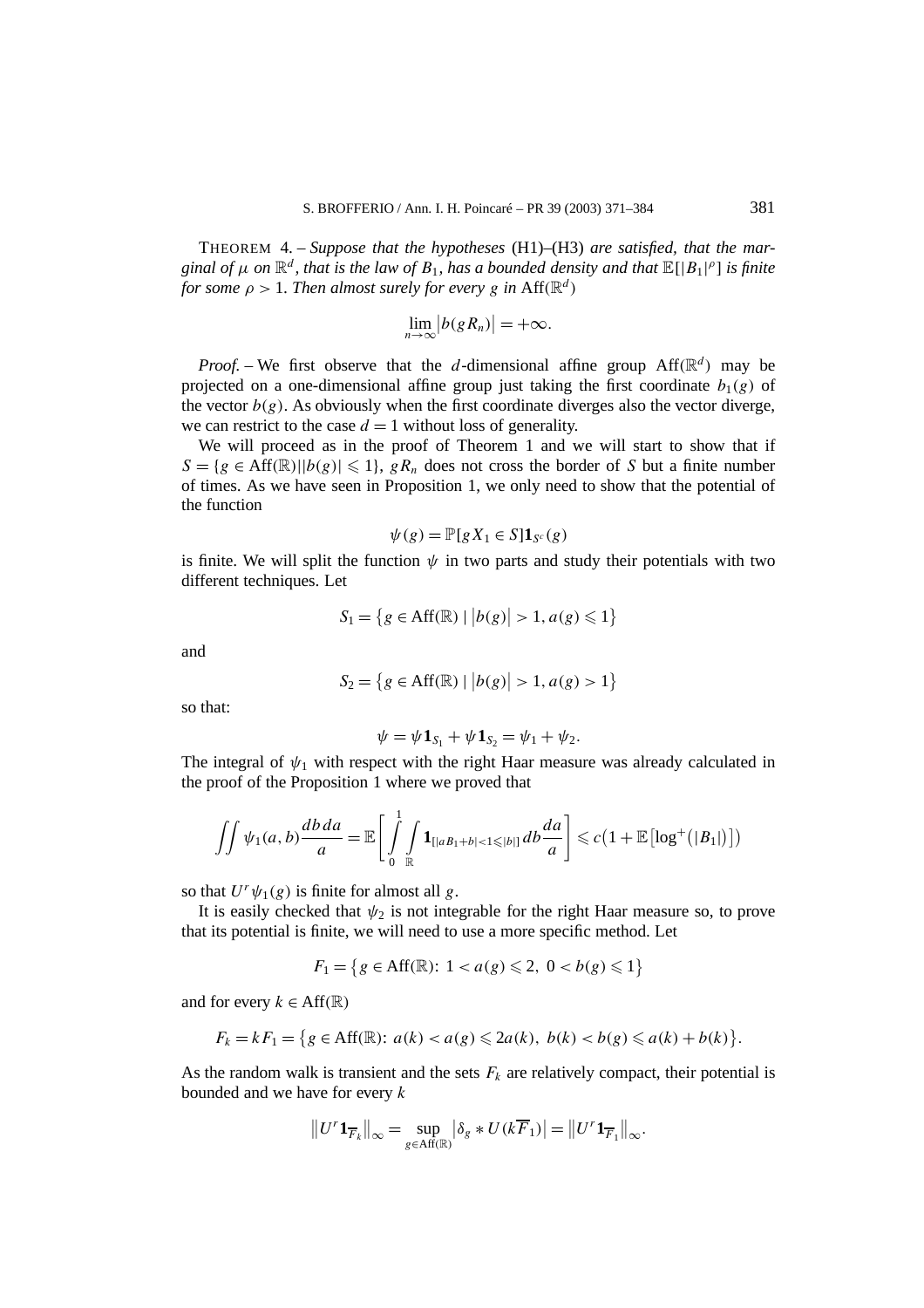

Fig. 1. Partition of  $S_2$  into "equipotential" squares.

We denote  $-F_{(2^m,2^m n+1)}$  the image of the set  $F_{(2^m,2^m n+1)}$  under the mapping  $(a, b) \mapsto$ (*a,*−*b*) and we observe that  $-\overline{F}_{(2^m,2^m n+1)} = \overline{F}_{(2^m,-2^m (n+1)-1)}$ ; thus the family  ${F_{(2^m,2^m n+1)}}_{n \in \mathbb{N}, m \in \mathbb{N}}$   $\cup$   ${-F_{(2^m,2^m n+1)}}_{n \in \mathbb{N}, m \in \mathbb{N}}$  is a partition of  $S_2$  into "equipotential" squares. We observe that

$$
U^{r}\psi_{2} = \sum_{k=(2^{m},2^{m}n+1)} (U^{r}(\psi_{2}\mathbf{1}_{F_{k}}) + U^{r}(\psi_{2}\mathbf{1}_{-F_{k}}))
$$
  
\n
$$
\leqslant \sum_{k=(2^{m},2^{m}n+1)} (||U^{r}\mathbf{1}_{F_{k}}||_{\infty}||\psi_{2}\mathbf{1}_{F_{k}}||_{\infty} + ||U^{r}\mathbf{1}_{-F_{k}}||_{\infty}||\psi_{2}\mathbf{1}_{-F_{k}}||_{\infty})
$$
  
\n
$$
\leqslant ||U^{r}\mathbf{1}_{F_{1}}||_{\infty} \sum_{k=(2^{m},2^{m}n+1)} (||\psi_{2}\mathbf{1}_{F_{k}}||_{\infty} + ||\psi_{2}\mathbf{1}_{-F_{k}}||_{\infty})
$$
  
\n
$$
(8)
$$

so that to prove that the potential is bounded we need to estimate the function  $\psi_2$  on the sets  $F_k$ .

It may be worth observing that this approach allows us to compare the right potential kernel with something that roughly looks like a left invariant measure, in the sense that we sum the maximum of the function over a collection of sets obtained by left translation (and  $\psi_2$  is integrable for the left Haar measure). The problem is that the sizes of the squares over which we sum are fixed and we need the function  $\psi_2$  to be smooth enough on them. Now if  $f$  is the bounded density of the law of  $B_1$ , we have:

$$
\mathbb{P}\left[(a,b)X_1 \in S\right] = \mathbb{P}\left[\frac{-1-b}{a} < B_1 < \frac{1-b}{a}\right] \leq \|f\|_{\infty} \frac{2}{a}.
$$

To control  $\psi_2$  when |b| is big we observe that for every  $p > 1$  and  $q > 1$  such that  $\frac{1}{p} + \frac{1}{q} = 1$ :

$$
\mathbb{P}\left[(a,b)X_1 \in S\right] \leqslant \left(\frac{|b|-1}{a}\right)^{-\rho/p} \mathbb{E}\left[|B_1|^{\rho/p}\mathbf{1}_{\left[-\frac{1-b}{a},\frac{1-b}{a}\right]}(B_1)\right]
$$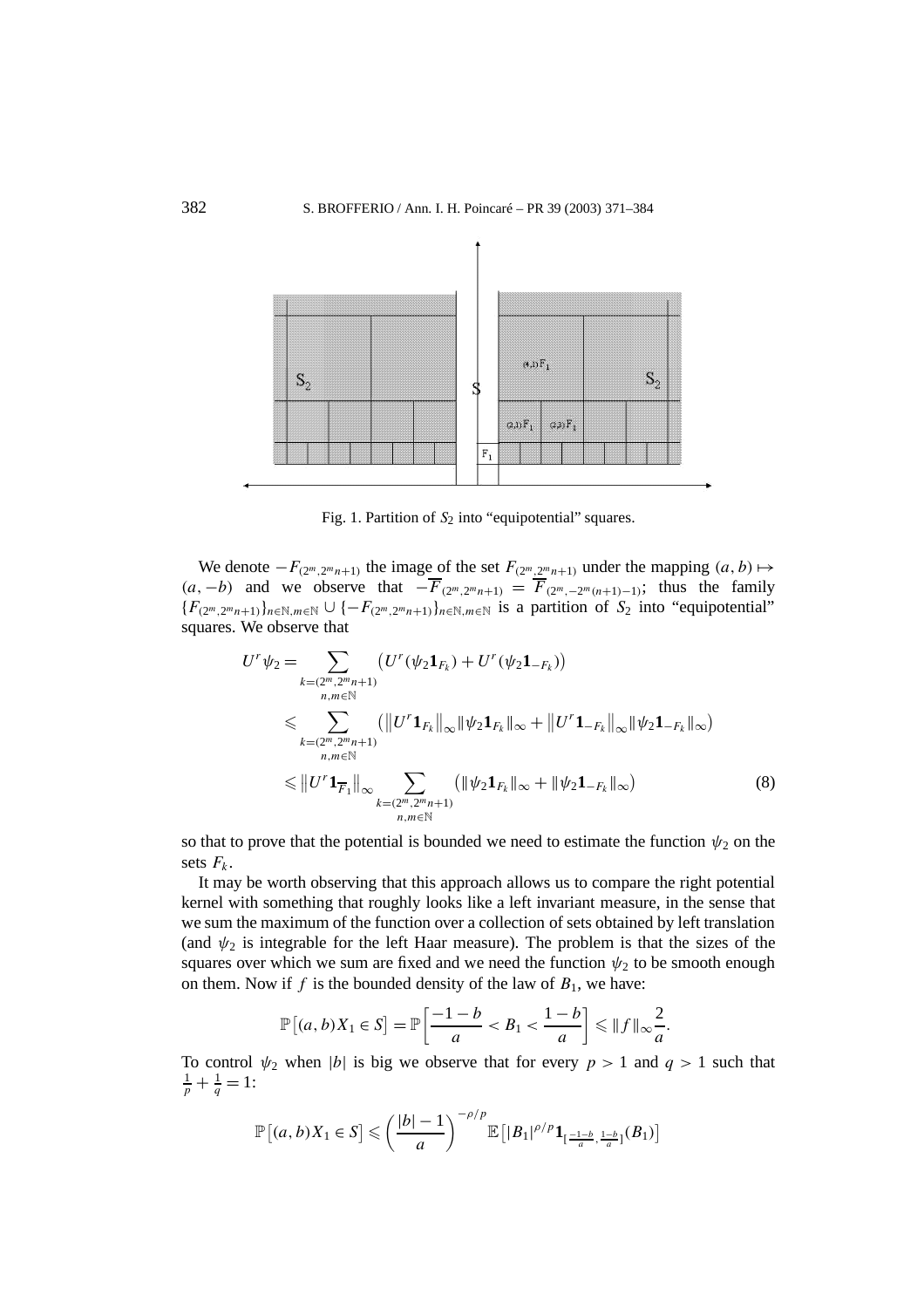$$
\leqslant \left(\frac{|b|-1}{a}\right)^{-\rho/p} \mathbb{E}\left[|B_1|^{\rho}\right]^{1/p} \left(\int_{\frac{-1-b}{a}}^{\frac{1-b}{a}} f(x) \, dx\right)^{1/q}
$$

$$
\leqslant 2^{1/q} \|f\|_{\infty}^{1/q} \mathbb{E}\left[|B_1|^{\rho}\right]^{1/p} \frac{a^{\rho/p-1/q}}{(|b|-1)^{\rho/p}}
$$

whenever  $|b| \geq 1$ . Therefore there exist  $0 < \alpha < \beta$  and  $\beta > 1$  and a suitable constant *C* such that, for every  $(a, b) \in S^c$ , we have

$$
\psi(a,b) \leqslant C \min\bigl\{a^{\alpha}\bigl(|b|-1\bigr)^{-\beta}, a^{-1}\bigr\}.
$$

Then for every *g* ∈  $F_{(2^m 2^m n+1)}$  ∪ −  $F_{(2^m 2^m n+1)}$ 

$$
\psi(g) \leq C \min \{ 2^{\alpha(m+1)} (2^m n)^{-\beta}, 2^{-m} \} \leq C \min \{ 2^{(\alpha-\beta)(m+1)} n^{-\beta}, 2^{-m} \}
$$

and using the decomposition (8) we have

$$
U^r\psi_2\leqslant \left\|U^r\mathbf{1}_{F_1}\right\|_{\infty}2C\sum_{m,n\in\mathbb{N}}\min\{2^{(\alpha-\beta)(m+1)}n^{-\beta},2^{-m}\}<+\infty.
$$

We proved that, for almost all  $g \in Aff(\mathbb{R})$ ,  $gR_n$  can cross the border of *S* only a finite number of times.

Combining the recurrence of the real random walk  $a(gR_n)$  and the transience of  $gR_n$ , we see that *gR<sub>n</sub>* visits an infinite number of times the set  $([1, 2] \times \mathbb{R}) \cap S^c$  so that, for almost all *g*,  $gR_n$  is definitely in *S<sup>c</sup>*. As for every  $s > 0$  the set of *g* such that

$$
gS^{c} \subset \{(a, b) \in \text{Aff}(\mathbb{R}) : |b| > s\}
$$

has positive Haar measure, we may conclude that for every  $s > 0$  almost surely  $|b(R_n)|$ is definitely greater than *s*, so that, letting *s* go to  $+\infty$  on a countable sequence, we obtain that, almost surely, for every  $g \in Aff(\mathbb{R})$ 

$$
\lim_{n \to +\infty} |b(gR_n)| = \lim_{n \to +\infty} |a(g)b(R_n) + b(g)| = +\infty. \qquad \Box
$$

#### **Acknowledgements**

I would like to thank Martine Babillot for her continuous support and her contagious enthusiasm.

#### REFERENCES

- [1] M. Babillot, P. Bougerol, L. Elie, The random difference equation  $X_n = A_n X_{n-1} + B_n$  in the critical case, Ann. Probab. 25 (1) (1997) 478–493.
- [2] D.I. Cartwright, V.A. Kaĭmanovich, W. Woess, Random walks on the affine group of local fields and of homogeneous trees, Ann. Inst. Fourier (Grenoble) 44 (4) (1994) 1243–1288.